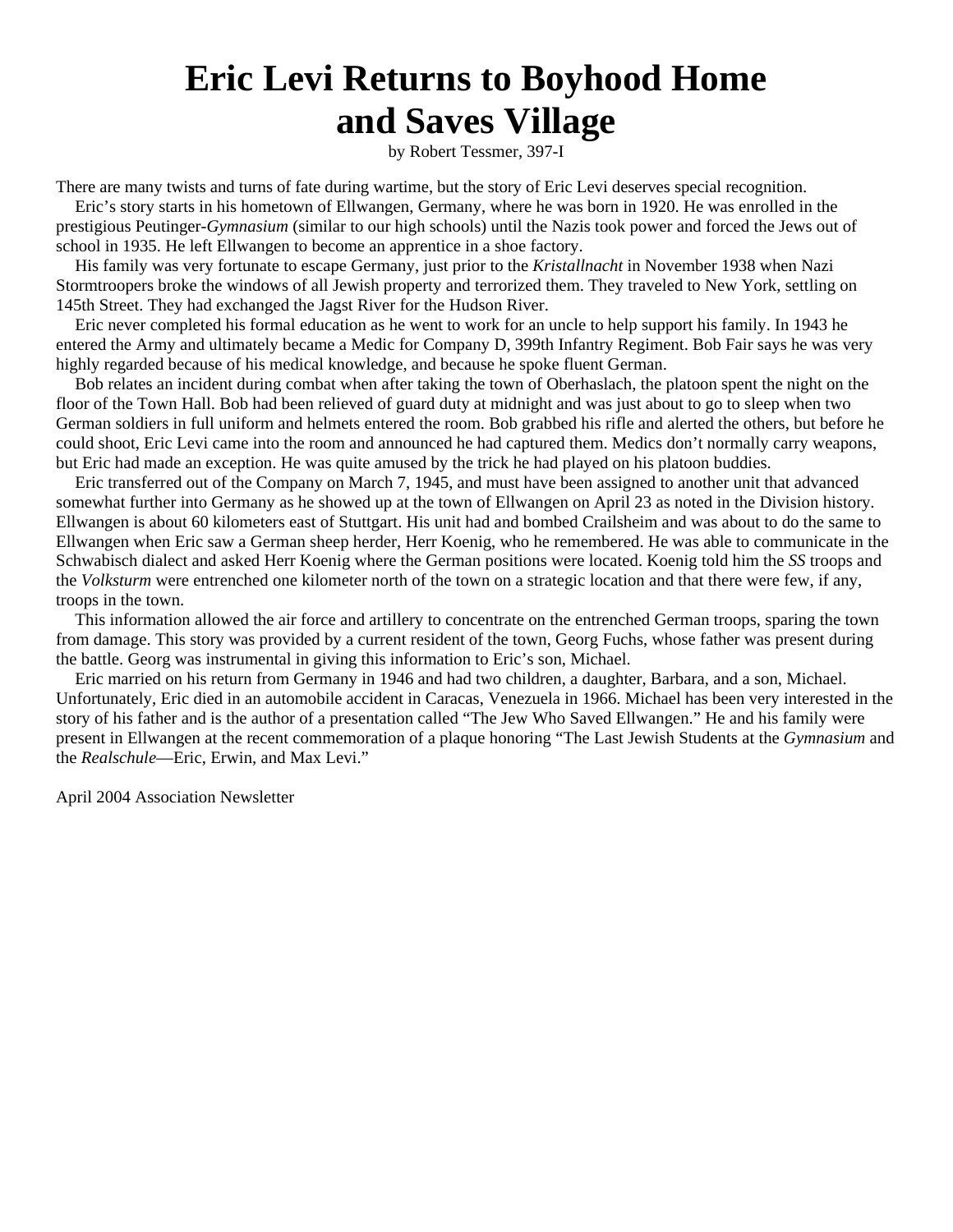## **Trips to My Father's Past in Ellwangen**

by Michael H. Levi

*Michael Levi, son of Eric Levi, 399-D, and his family followed their ancestral roots back to Ellwangen, and in the process learned more about Eric's past.*

One of my last memories of my father, Eric Levi, was a bad argument we had about high school. It was 1966 and he wanted me to go to a private boarding school where, he was convinced, I would blossom as a student. I was an average American 14-year-old junior high school student and wanted to stay with my friends in my suburban public school. The issue died shortly thereafter, along with my 45-year-old father, after a freakish car crash in Caracas, Venezuela.

My father had been on one more business trip where selling himself appeared to be the key to contracts and success. Ironically, it is only in the last three years, since I have visited my father's hometown of Ellwangen, that I have come to understand the real meaning of that argument.

My connection with this picturesque German town began in the winter of 2001. I received an invitation from teachers at the Peutinger-*Gymnasium* in Ellwangen to attend the opening of their exhibit on the few Jewish families who had lived in this town until 1938, the year my father and his parents escaped Germany. (Max Levi, my father's younger brother, had already been sent to England on a *Kindertransport* by that time.)

The students and teachers from Ellwangen were motivated to begin this study when they learned from a local priest that, before Hitler, Jewish families had lived and thrived in their town. In fact, my grandfather and his brother had been very much a part of the town's life and economy. My grandfather was known for his skill as a *Viehhändler* (cattle trader) and for his honest business methods. His brother, Sigmund, was a member of the Ellwangen *Schützengilde* (gun club) and the plaque commemorating his wedding still hung in the club office when we visited in 2001.

In January of 2001, the exhibit organizers tracked down and telephoned my mother in New York. They learned of my father's death 35 years earlier and she suggested that they ask me to attend their exhibit, which was named after my father, "*Wer war Erich Levi?*"

I was intrigued. How, I wondered, could these strangers in Germany have known about the many times I fantasized visiting this town to learn about my father? And how did they know about the many times I had pored over my father's army memorabilia, wondering what it must have been like for him to return as an American soldier to his hometown–a town that had turned against him?

That phone call from Ellwangen came as quite a surprise within just a few days and my 14-year-old son Jacob and I flew to Germany to reconnect with this town. I now know that Ellwangen, previously known to me for its humiliation of a proud family, fell in 1933 into the darkness of Hitler. As we drove up to the Peutinger-*Gymnasium,* a bed-sheet-sized photo of my father hung above the entrance to the exhibit. It was like a dream to be so welcomed into the same town whose last statement to my family upon their exodus in 1938 was an article in the local paper, the "*Ipf-und Jagst-Zeitung,*" which describes the departure of Julius Levi thus, "*Auch Ellwangen wird so nach und nach Judenrein: der Jude Julius Levi wandert nun nach Amerika aus. Umso erstaun licher ist es, dass es im Jahre 1938 noch deutsche Volksgenossen und genossinnen gibt, die in rührender Weisse von einem Juden Abschied nehmen, wie dieser Tage beobachtet werden konnte.*" ("Little by little, Ellwangen is also becoming *Judenrein*. ["Jew pure"] The Jew, Julius Levi, just emigrated to America. It is therefore that much more astonishing that in the year 1938 there are still Aryan brothers and sisters who are filled with emotion when taking leave of Jews, such as we have observed in recent days.").

The article goes on to describe in derogatory terms how such "Jew-lovers" were "less valuable than the Jewish *Mischpoke*." (The Yiddish word *Mischpoche*, meaning family, has been absorbed into the German language, but is used as a pejorative term to mean unpleasant or unwanted company.)

The student's poster exhibit filled the school exhibition space and the opening ceremony was prideful and solemn. There were speeches by historians, teachers, the school director and me. I pondered what to say and found that the words that came easiest were those associated with life at home with my German-Jewish parents and grandparents. Ironically, it seemed that my memory of Spätzle, the Swabian noodle, provided a means for connecting with my audience. As I reminisced out loud about the Spätzle being formed in the pot of boiling water as the cook cut the sticky dough into little pieces using a funny little hand operated machine, I could feel the crowd and myself relaxing together.

The exhibit chronicled how the Jewish families practiced Judaism and built up their lives and families in Ellwangen. It also described the politics of Hitler and National Socialism. The students and I were driven to ask the same questions about how and why all this came to pass. (It was particularly interesting to observe a bond forming between the students at Peutinger-*Gymnasium* and my son.) The exhibit focused on my father because of his unique position as a U.S. Army soldier who returned to the town in 1945, when the U.S. troops secured the southern region of Germany.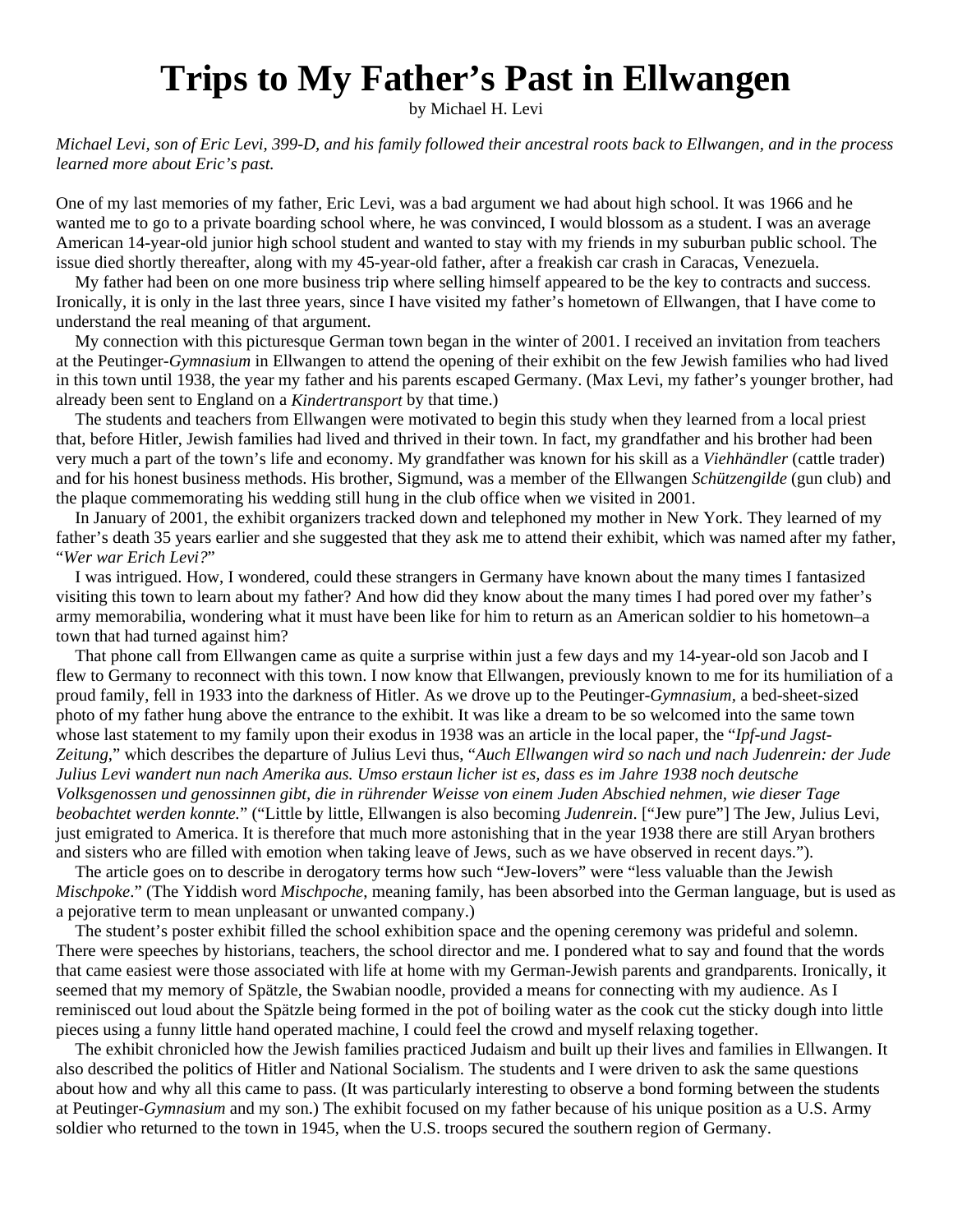Eric Levi had reason to be angry and vengeful toward the town of Ellwagen. Despite their good standing as neighbors and business people, however, soon after 1933, the humiliation began. Following Hitler's 1933 Law Against the Overcrowding of German Schools and Institutions of Higher Learning, which limited the number of Jewish students in German schools, my father was forced to leave the *Gymnasium* despite being a good student. In 1936, the anti-Semitic weekly newspaper from Stuttgart, *Flammenzeichen,* singled out Julius Levi, my grandfather, in an editorial titled, "*Jude Levi und seine Freunde*" ("The Jew Levi and His Friends"). In this article, the author asked why Levi was still working. It went on to taunt and name persons who still were friendly to him. The author wonders why these people did not understand what was happening in Germany and demands that the people he named be more attentive so they would know better than to associate with such a man.

Finally, around 1937, an event occurred, that must have signaled to the Levis that their life in Ellwangen was over. My grandfather's barn was surrounded by Nazis. His cattle were forced into the River Jagst and drowned. Then, in 1938, the penniless family, aided by Jewish agencies, escaped to New York City. The details of their departure and travel are still unknown to me, but one thing is clear: they were among the lucky ones.

[My father's wartime experience is related by Bob Tessmer in the accompanying article.]

Though my father had returned to his hometown, it must have been painfully obvious to him that it could no longer be his real home. His actions were not vengeful, but rather humane, even business-like: He helped round up the Nazi zealots, he tried to help those who he thought were brutalized by the war, and he made the *Bürgermeister* (mayor) find and repair the gravestones of the desecrated Jewish cemetery. On one occasion, my father arranged for the release of a man who had been arrested for violating curfew, because my father knew that this Ellwanger had not been a willing Nazi. The man's granddaughter remembered my father's generous deed and gave me regards from her grandfather when I was in Ellwangen in 2001.

In 1945, the town was physically intact, but the earth had been scorched with hatred. Ellwangen had been home to a slave-labor camp and an *SS*-fortress during the war years. Yet my father's parents were in New York City, his brother in Australia, and this was no longer the place my father seemed to enjoy as a young boy. Although he and my mother would return to Ellwangen in the 1950s, there was no discussion with us, their children, about this trip or pictures to document it.

The *Gymnasium* in Ellwangen seemed so central to my understanding of my father. What would a 15-year-old do after being forced out of school? My father had not failed his courses (in fact, he was a good student), but suddenly he was told that he was not German and that there was no longer a place for him in the school. This year, in 2004, I returned to Ellwangen and was eager to learn what my father's life was like during the difficult years of 1933 to 1938. Just this past Thanksgiving my mother arrived with a document that confirmed his apprenticeship in a shoe factory in Permisens, Germany. Today, I look at my children, now 13 and 16, and imagine what it would be like to tell them they had to leave home, live with a relative many hours away and become an apprentice in a factory. We all do what life demands, but sending one's children away is very hard to imagine.

Once Eric Levi arrived in New York at the age of 18, he had no school diploma, only a letter of reference from an uncle in Permisens where he had worked in his factory. For some unknown reason my father was not able to continue his education in New York and this became a source of shame for him. No matter how many doors were opened for him by good business acumen and financial success, he was filled with doubts and insecurity. Despite my father's fluency in four–perhaps even five–languages that was the key to his thriving import-export business, despite a loving family and many friends, my father often seemed angry, obsessed and insecure.

In a small effort to rectify what had been done, the Peutinger-*Gymnasium* and the town of Ellwangen in 2002 honored the last Jewish students with a dramatic plaque and sculpture. The plaque highlights that Eric, Max, and their cousin Erwin were the last Jewish students in this school, but were forced to leave by national socialism. Although this cannot fill the void that my father felt about his education, it is my hope that the plaque can open the eyes of future generations to the value of all lives passing through this school.

This winter my family returned to Ellwangen to celebrate the 2004 New Year. We arrived at the Ellwangen Bahnhof, where our friends immediately greeted us. We felt so welcome, warm and happy to have returned. There was none of the weird feelings that I had experienced on previous trips to Germany. The next day we celebrated my wife's birthday in a small restaurant in the nearby village of Rosenberg. The restaurant's owner recalled his father telling him of a certain American coming through with the U.S. Army at the end of the war. While the Americans blew up nearby roadblocks, this soldier helped preserve his father's old restaurant building.

That evening we ate like kings, drinking good champagne and toasting to these better days and the new bridges of friendship.

In the following days, I visited with four older residents of Ellwangen who still had memories of my family. As I sat in the home of a family that had been butchers in Ellwangen for generations, munching German pretzels, I was shown a picture of my father as a young boy. He stood among his friends with a snowball in his hand. Just as Proust evoked his own youth by tasting a Madeleine cake, I was transported to a moment during a stay at summer camp as a child when I